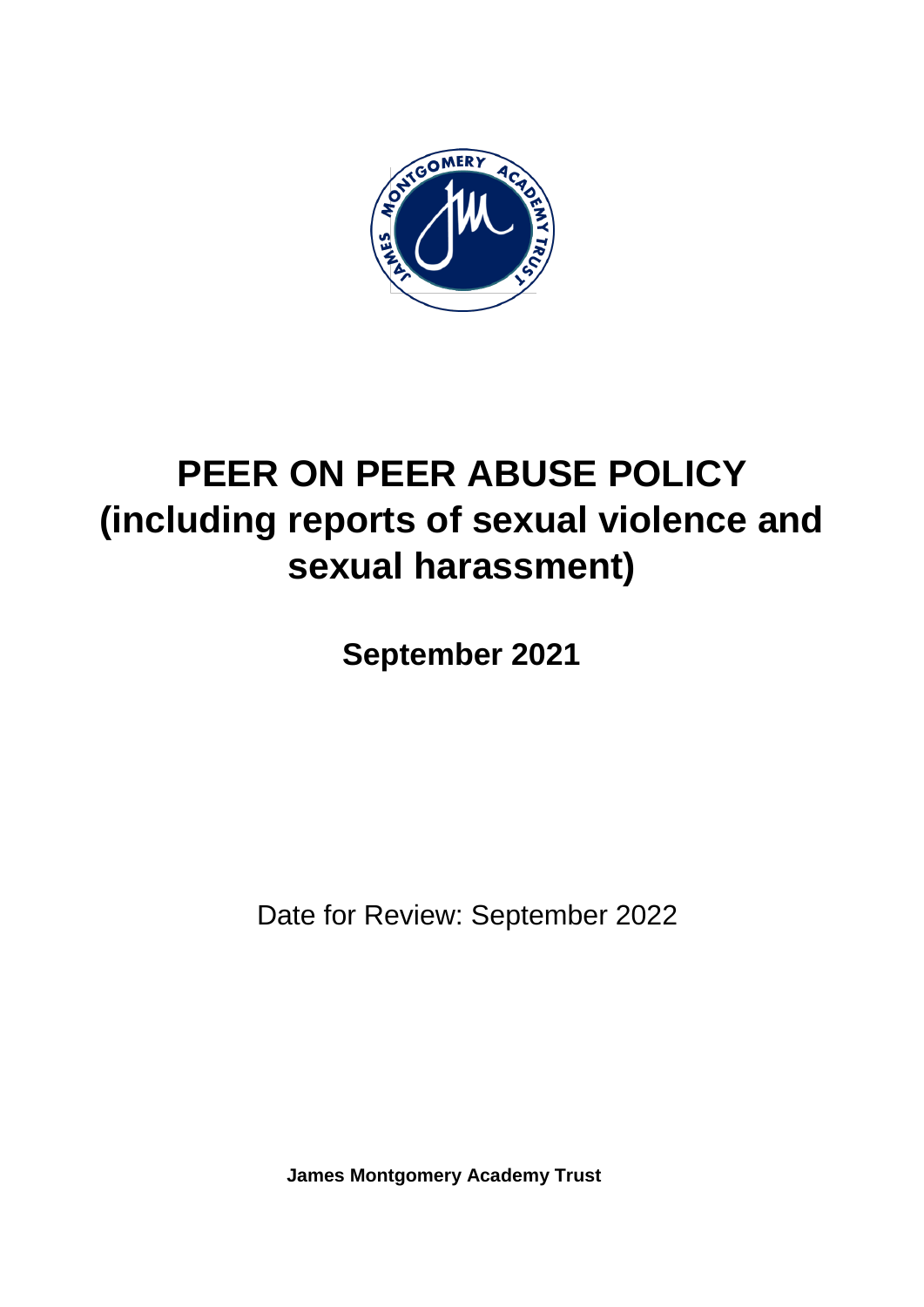# **Context**

The Board of Directors, school governors, senior leaderships and all the staff **at James Montgomery Academy Trust (thereafter referred to as JMAT)** are committed to the prevention, early identification and appropriate management of peer on peer abuse, both within and beyond the school.

This policy has been informed by learning from a recent report of sexual harassment, and input from a parent whose child reported a sexual harassment incident within one of the JMAT schools.

It is also guided by Rotherham Safeguarding Children Partnership's online procedures [https://rotherhamscb.proceduresonline.com.](https://rotherhamscb.proceduresonline.com/) Further resources are available here to support decisionmaking in dealing with a report of peer on peer abuse.

# **Statement of intent**

The JMAT has a zero tolerance approach towards all forms of peer on peer abuse and all JMAT staff are aware that any child-on-child abuse is unacceptable, that pupils are capable of abusing their peers, and no form of any such abuse is ever dismissed as "banter" or "part of growing up".

The JMAT and its staff understand that where there is a safeguarding concern, we will ensure that the child's wishes and feelings are considered when determining what action to take and what services to provide. Systems are in place, and well promoted in JMAT schools, that are easily understood and easily accessible for children to confidently report abuse, knowing their concerns will be treated seriously, and knowing they can safely express their views and give feedback.

The JMAT understands that harm committed by children and young people on other children or young people transcends equalities issues. Gender, ethnicity, age, disabilities, sexual identity can all be factors in harmful behaviour, for all children involved. Such abusive behaviour may be either a one-off incident, or may be a continuous experience for someone, that is physical, sexual or emotional (including verbal) in nature or may be a combination of those factors. It may be inflicted by a single child or young person, in pairs or by groups or gangs. It can be face to face, or in the form of cyberbullying (online via computers, games consoles or mobile phones). It may be exercised between children, and within children's relationships (both intimate and non-intimate), friendships and wider peer associations.

It can also include:

**Sexual harassment** refers to unwanted conduct of a sexual nature that occurs online or offline (in person). Sexual harassment violates a pupil's dignity, makes them feel intimidated, degraded or humiliated, and can create a hostile, sexualised or offensive environment. If left unchallenged, sexual harassment can create an atmosphere that normalises inappropriate behaviour and may lead to sexual violence. It includes:

- Sexual comments.
- Sexual "jokes" and taunting.
- Physical behaviour, such as deliberately brushing against another pupil.
- Initiation and hazing type violence and rituals.
- Online sexual harassment, including non-consensual sharing of images and videos and consensual sharing of sexual images and videos (often known as sexting), inappropriate comments on social media, exploitation, coercion and threats – online sexual harassment may be isolated or part of a wider pattern.
- Upskirting which typically involves taking a picture under a person's clothing without them knowing, with the intention of viewing their genitals or buttocks to obtain sexual gratification, or cause the victim humiliation, distress or alarm.

**Sexual violence specifically** refers to these three offences: rape, assault by penetration and sexual assault.

The term "**harmful sexual behaviour"** is used to describe behaviour that is problematic, abusive and violent, and that may cause developmental damage. Harmful sexual behaviour may include:

Using sexually explicit words and phrases.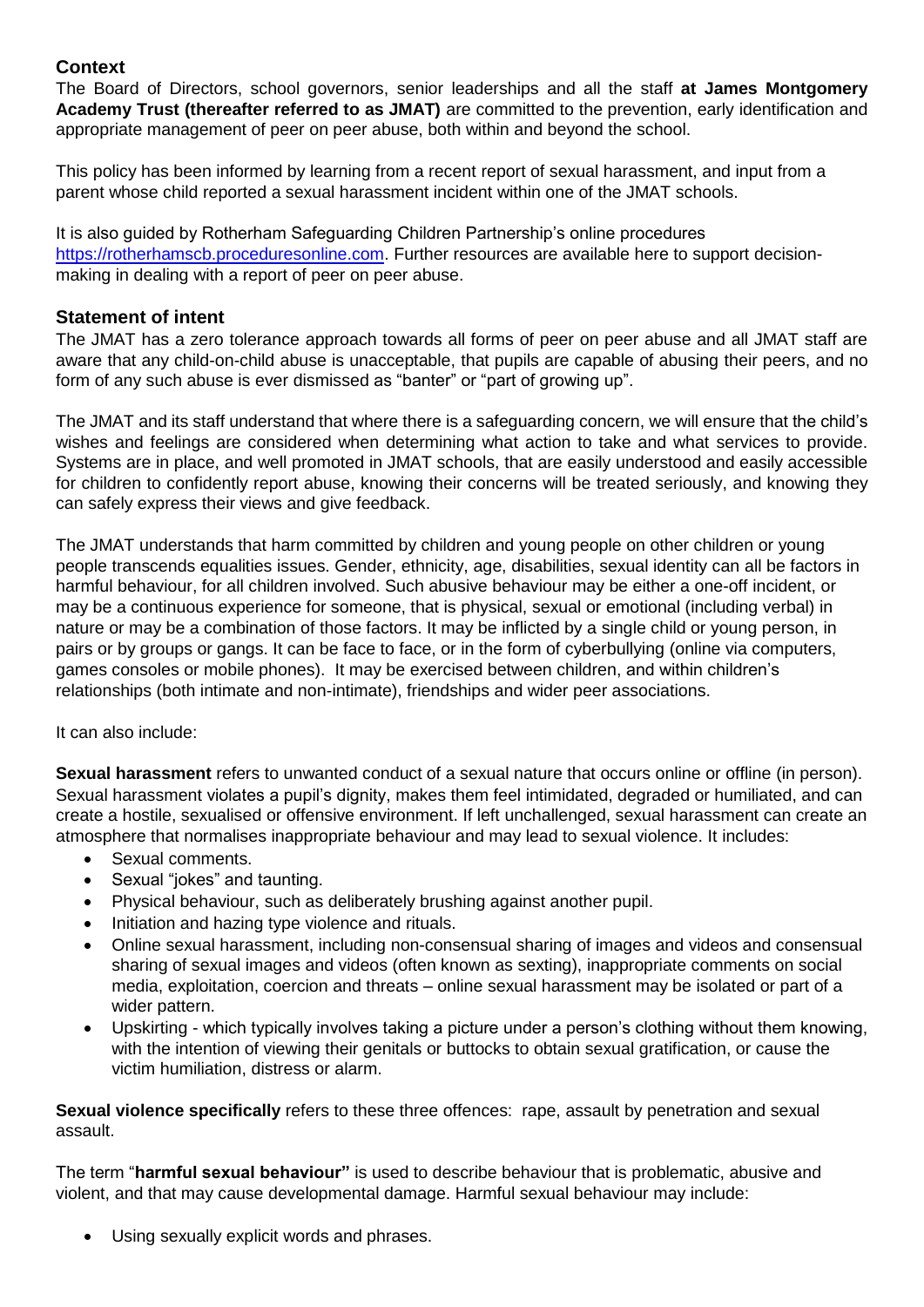- Inappropriate touching.
- Sexual violence or threats.
- Sexual interest in adults or children of very different ages to their own.
- Forceful or aggressive sexual behaviour.
- Compulsive habits.
- Using sexually explicit words and phrases.
- Inappropriate touching.
- Sexual violence or threats.

Sexual behaviour can also be harmful if one of the children is much older (especially where there is two years or more difference, or where one child is pre-pubescent and the other is not) and where the child may have special educational needs or disabilities (SEND).

This policy has been written in line with the JMAT Safeguarding and Child Protection Policy.

#### **Online peer on peer abuse with the JMAT schools**

Online peer-on-peer abuse is any form of peer-on-peer abuse with a digital element and in many cases abuse will take place concurrently via online channels and in daily life. This can take the form of abusive, threatening, harassing, and misogynistic messages, the non-consensual sharing of indecent images, especially around chat groups, and the sharing of abusive images and pornography, to those who do not want to receive such content.

The online aspect within JMAT schools also includes the use of WhatsApp, Snapchat and similar messaging apps used by pupils. It also includes the opportunity for sexual harassment within the gaming arena, with children playing 'live' games, such as Among Us, Fortnite, Minecraft and Roblox.

The JMAT and its DSLs are aware that the **assessment of risk outside the home** (previously known as contextual safeguarding) recognises that the different relationships children have within their own communities, school and online can have an impact on the risk of harm to which they can be exposed. These can occur outside the family into a range of different social contexts and can undermine parent-child relationships.

#### **Legal framework**

This policy has due regard to statutory legislation and guidance including, but not limited to, the following:

- The Data Protection Act 2018 (GDPR)
- DfE Keeping Children Safe in Education Part Five (2021)
- DfE Sexual Violence and Sexual Harassment between children in school (2021).
- DfE Information Sharing (July 2018)

Guidance for this policy has also been taken from the United Nations Convention on the Rights of the Child, which makes it clear that a child has a right to be protected from abuse and neglect (Article 19), and sexual exploitation (Article 34). However, there are other children's rights that need to be acknowledged, such as the child's opinion (Article 12), freedom of expression (Article 13), freedom of thought, conscience and religion (Article 14), privacy (Article 16) and education (Article 28). In aspiring to ensure that children are free from harm, we should be mindful that their rights are not eroded in order to keep them 'safe'.

# **Awareness**

The JMAT and its staff are aware that peer-on-peer abuse can be manifested in many different ways, including sexting and gender issues, such as girls being sexually touched or assaulted, and boys being subjected to hazing/initiation type of violence, which aims to cause physical, emotional or psychological harm.

All staff will be made aware of the heightened vulnerability of pupils with SEND, who are three times more likely to be abused than their peers. Staff will not assume that possible indicators of abuse relate to the pupil's SEND and will always explore indicators further.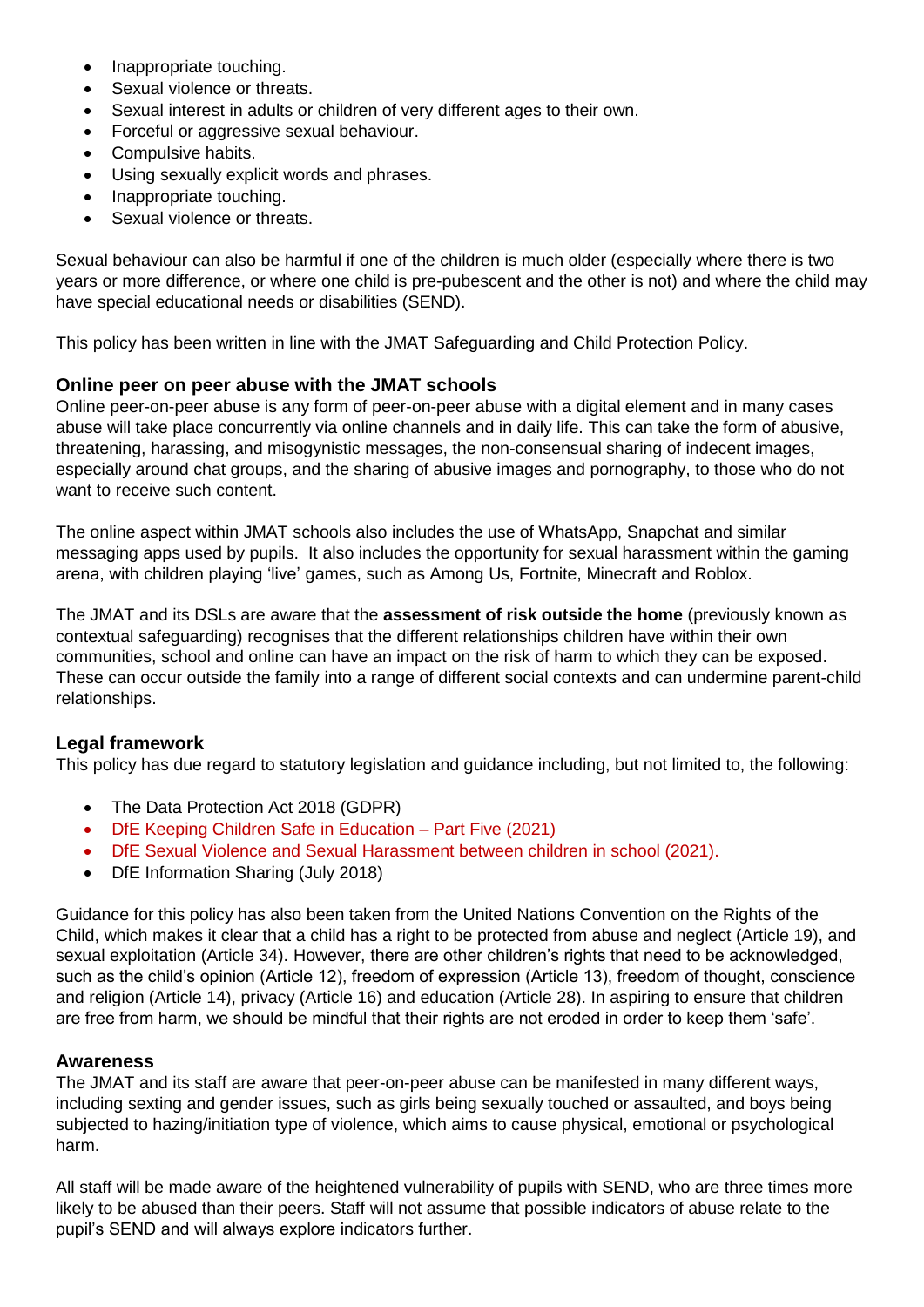LGBTQ+ children can be targeted by their peers. In some cases, children who are perceived to be In this group of children, whether they are or not, can be just as vulnerable to abuse as LGBTQ+ children.

The school's response to boy-on-boy and girl-on-girl sexual violence and sexual harassment will be equally as robust as it is for incidents between children of the opposite sex.

#### **Managing allegations**

Allegations of peer on peer abuse, and particularly sexual abuse, must be dealt with on a case-by-case basis and must be led by the Designated Safeguarding Lead (DSL). **Parents should be contacted immediately, and action taken to ensure the child who has made the allegation has immediate support in a separate area in school.**

Whilst the DSL will take the lead on managing the allegation, it is important to remember that a child will most likely make the disclosure to someone they trust. It is key for that person to remember that the child has placed them in a position of trust and they must be respectful and supportive to the child.

The needs and wishes of the child must be paramount in how the allegations are managed from the moment of reporting. Considerations should include how the investigation proceeds and what support the child requires. However, if both the victim and alleged perpetrator are present in the same class, key stage or school they must be separated immediately so no further unsupervised contact is possible until the investigation is completed.

The DSL will record the incident in writing (or add further information if they weren't the person making the initial report) on the electronic recording system and decide what course of action is necessary, with the best interests of the child in mind at all times. They will work in conjunction with other services if required, such as police and social care.

If appropriate, a referral may be made to children's social services and, depending on the nature of the incident, the police. Before doing so, it is important to discuss this with parents and the child, explaining why it is important for other agencies to know and how these agencies will be able to support them. In all cases, parents/carers will be informed of the incident and how it is being managed, unless doing so would put the pupil at further risk of harm.

# **Possible actions to take**

- Immediate support for child (victim)
- Separating pupils in lessons and during the school day
- Contacting parents of both children (victim and alleged perpetrator)
- Investigation of incident
- Risk assessments including for both children, location of incident, etc
- Disciplinary action/support for alleged perpetrator and their behaviour
- Seeking advice from other agencies, such as social care, police, etc.

# **Responding to the report**

Our first response to a pupil disclosing an incident is vital. The child must be reassured they have done the right thing by reporting this, that they will be taken seriously and be kept safe. Immediate action must be taken to ensure the pupil is in a safe space to discuss the incident with a trusted member of staff (this may be in addition to the DSL).

It is important to:

- not promise confidentiality at any stage of the process
- only share the disclosure with those people necessary to progress it
- explain to the child what the next steps will be and who the information will be passed to
- listen to the pupil carefully, without judgement and be clear about boundaries
- not ask leading questions but use open questions to ascertain the necessary information where, when, what, etc.

#### **Once the disclosure has been made the member of staff must report this straightaway, in person, to**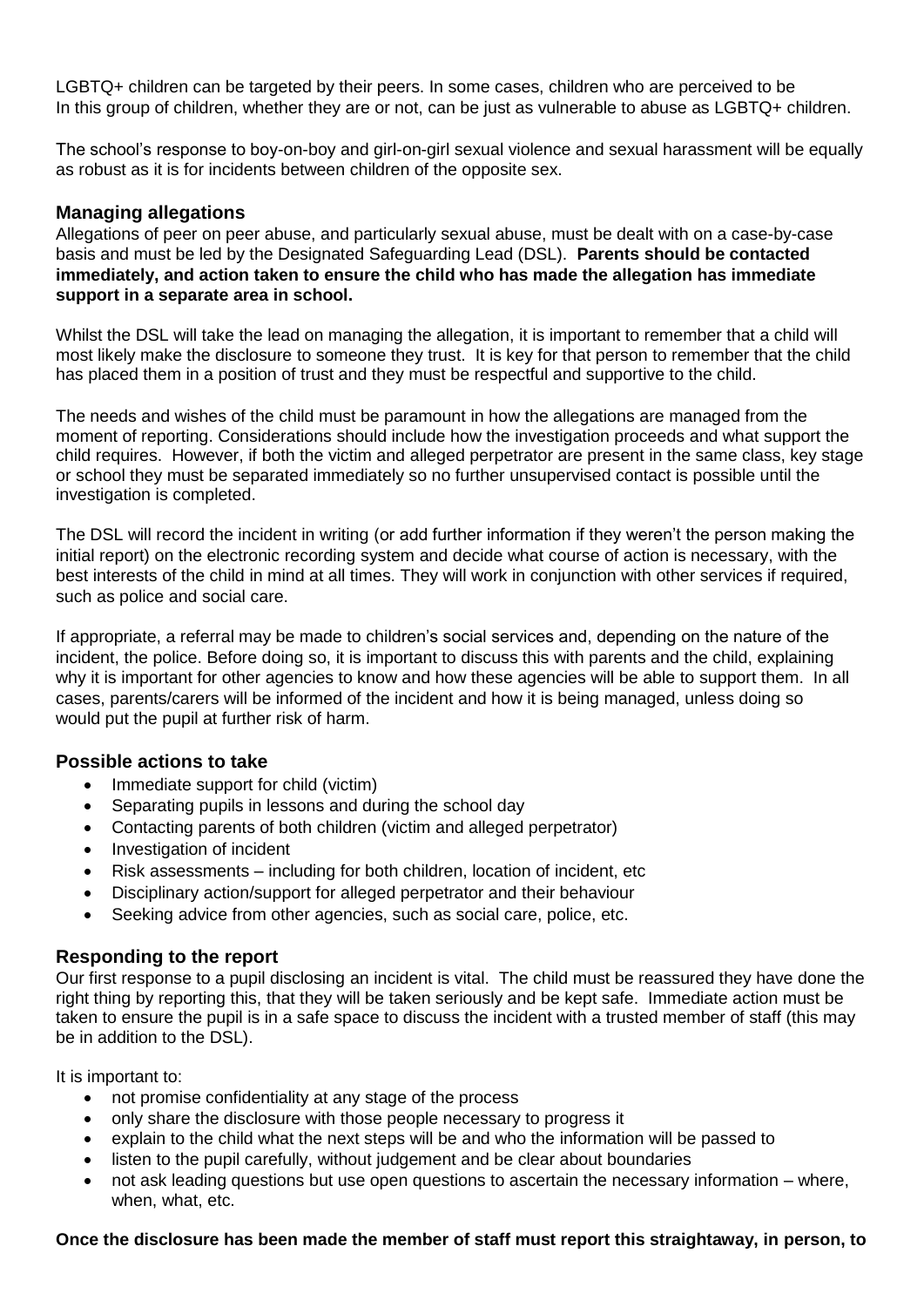#### **the DSL for immediate action. It must also be recorded on Safeguard however, this can be done after the verbal report has been made.**

#### **Recording the information accurately**

Staff should consider the best way to record the information for the electronic recording system, and must be in line with the JMAT's data protection policies and procedures.

Notes may be made, if appropriate, during the disclosure (if another member of staff is present), in order to make an accurate report. However, best practice is to wait until the end of the disclosure. This ensures the member of staff can pay full attention to the pupil and listen to what they are saying.

The staff member should only record the facts as the pupil presents them, the notes should not reflect the personal opinion or words of the note-taker. The staff member should consider carefully the language they use in the report, that it isn't emotive and is appropriate to the situation.

#### **It is important to remember these notes/report may become part of a statutory investigation by social care or a criminal investigation by police, and are also available to parents on request.**

After the disclosure has been made, it is important that the staff member immediately write up a concise and factual summary to log on the child's chronology onto the electronic recording system.

#### **Risk Assessment**

If there has been a report of physical or sexual violence the DSL must make an immediate risk assessment. If there is a report of sexual harassment the DSL must consider whether a risk assessment is required on a case-by-case basis.

The risk assessment must consider:

- the protection and support of the child (victim)
- the alleged perpetrator and further risk
- the risk to other children, staff, etc.

The risk assessment should follow the usual JMAT format for a specific child, it must be uploaded to the child's chronology on the electronic recoding system and reviewed regularly. It should also be shared with parents, and other agencies as required.

#### **What to consider**

The DSL must consider the following:

- the wishes of the child (victim), they should be given as much control in decision-making as practically possible
- the nature (physical/verbal aspects) of the incident, including whether a crime has been committed
- consideration of harmful sexual behaviour in relation to the child's age and developmental stage, and any power imbalance between the children
- whether the incident involved one child or a number of children
- if the incident is a one-off or follows a pattern
- the on-going risks
- if the incident requires a referral to social care/police (the criminal age of responsibility is 10 in England)
- whether the behaviour involved sexually inappropriate knowledge or motivation
- if the incident is linked to honour-based violence (children being instructed to harm others by older family members)

Consideration whether to make a referral to social care or police must not impede the DSL in the immediate response required to support the child and risk assess the on-going situation in school. Neither should waiting for the outcome of a referral affect the protection and support given to the child immediately.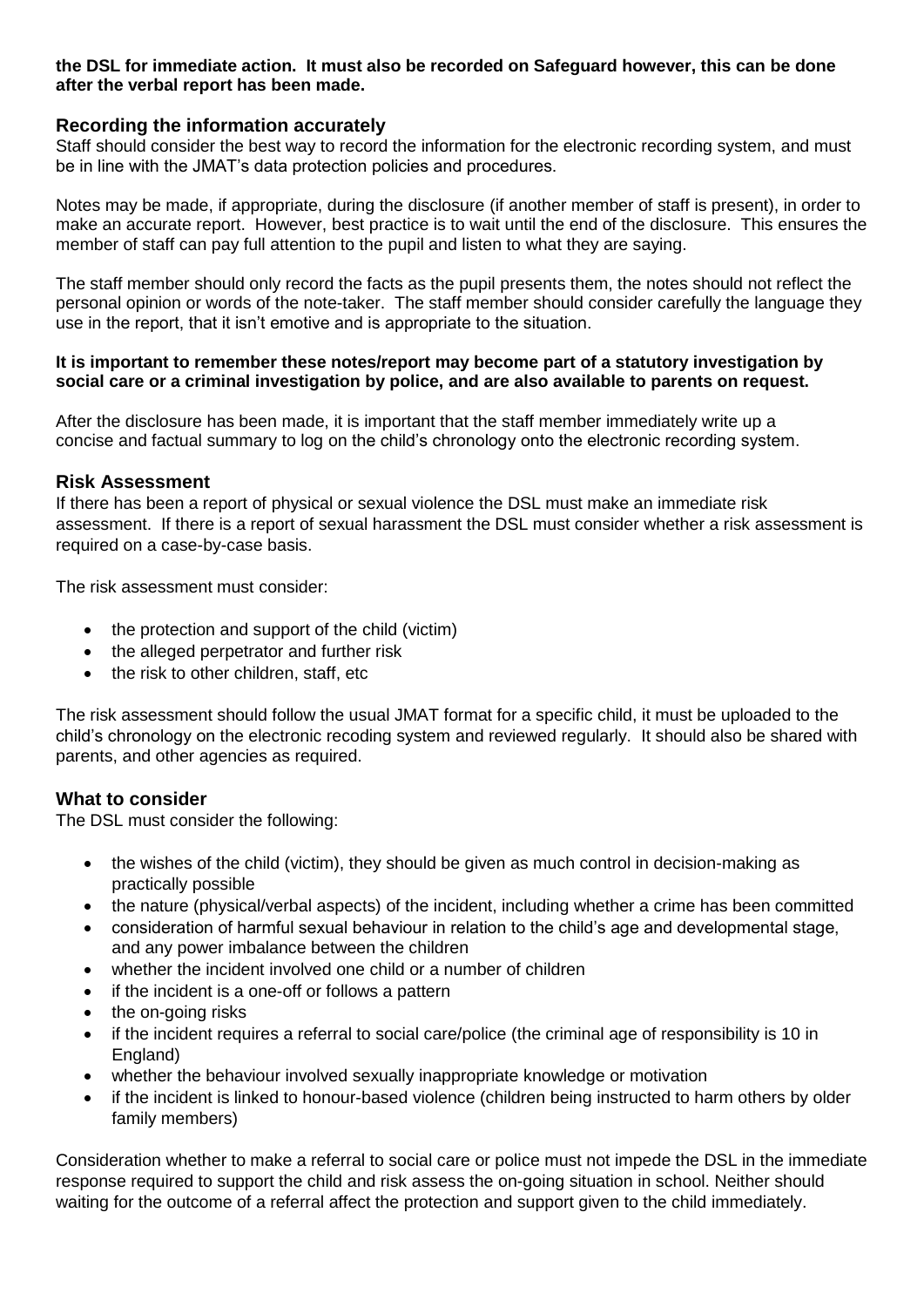# **On-going response to protect and safeguard the child (victim)**

The following should help shape any decisions made about protecting and supporting the child:

- consider the age and developmental stage of the child, the nature of the allegations and the potential risk of further abuse
- the needs and wishes of the child must be paramount to any decision-making.
- the victim (rather than the alleged perpetrator) should be allowed to carry on in their normal routine, their daily school experience should be a normal as possible to ensure they feel they are in a safe space
- the response to the incident should be proportional and considered on a case-to-case basis for example, the response for a one-off sexualised name-calling incident will be vastly different to the response for a sexually violent assault, such as rape
- the child may not always disclose the whole picture immediately, it's important that a designated person (of their choice) is available for the pupil to talk to if they need to.
- support for the child may be longer term (could involve social care, police, etc), may eventually require a move of schools or other such measures, these must be led by child and parents.

# **Safeguarding and supporting the child (alleged perpetrator)**

The following should help shape any decisions made about protecting and supporting the alleged perpetrator:

- in addition to protecting the victim, consideration must be also given to the alleged perpetrator with regard to their education, safeguarding support and any disciplinary action
- consider the age and developmental stage of the alleged perpetrator, and the nature of the allegations, the pupil may experience stress and anxiety being the subject of allegations and negative reactions from their peers
- consider how you respond to the incident on a case-by-case basis and also the child's possible unmet needs in displaying behaviour that may be harmful, sexual physical aggression, etc. Take advice to support your decision-making where necessary.

# **Disciplinary action**

The Headteacher and/or DSL may wish to consider whether disciplinary action may be appropriate for any child/children involved. However, if there are police proceedings underway, or there could be, it is critical that the School works in partnership with the police and/or children's social care.

Disciplinary action may sometimes be appropriate, including to:

- a) ensure that the child/children take responsibility for and realise the seriousness of their behaviour
- b) demonstrate to the child/children and others that peer-on-peer abuse can never be tolerated
- c) ensure the safety and wellbeing of other children

The Headteacher and/or DSL will consider the appropriate and proportional action to be taken to address the incident with the alleged perpetrator e.g. sanction within school, exclusion period, permanent or fixed, etc. This will be considered within the wider actions that may need to be taken to provide support to the alleged perpetrator in the longer term.

# **Data sharing**

When managing an allegation of abuse relating to pupils, you will be able to share personal data with children's social care and the police in the same way as you would with managing any other safeguarding concerns. Data protection laws support relevant information sharing, rather than prevent you from it.

If a current or former pupil makes an allegation directly to the police, the police may approach you for access to personal data relating to the victim, the alleged perpetrator and/or other witnesses. Again, data protection law supports such sharing where the police require that personal data for the purposes of the prevention or detection of crime, or the apprehension or prosecution of offenders.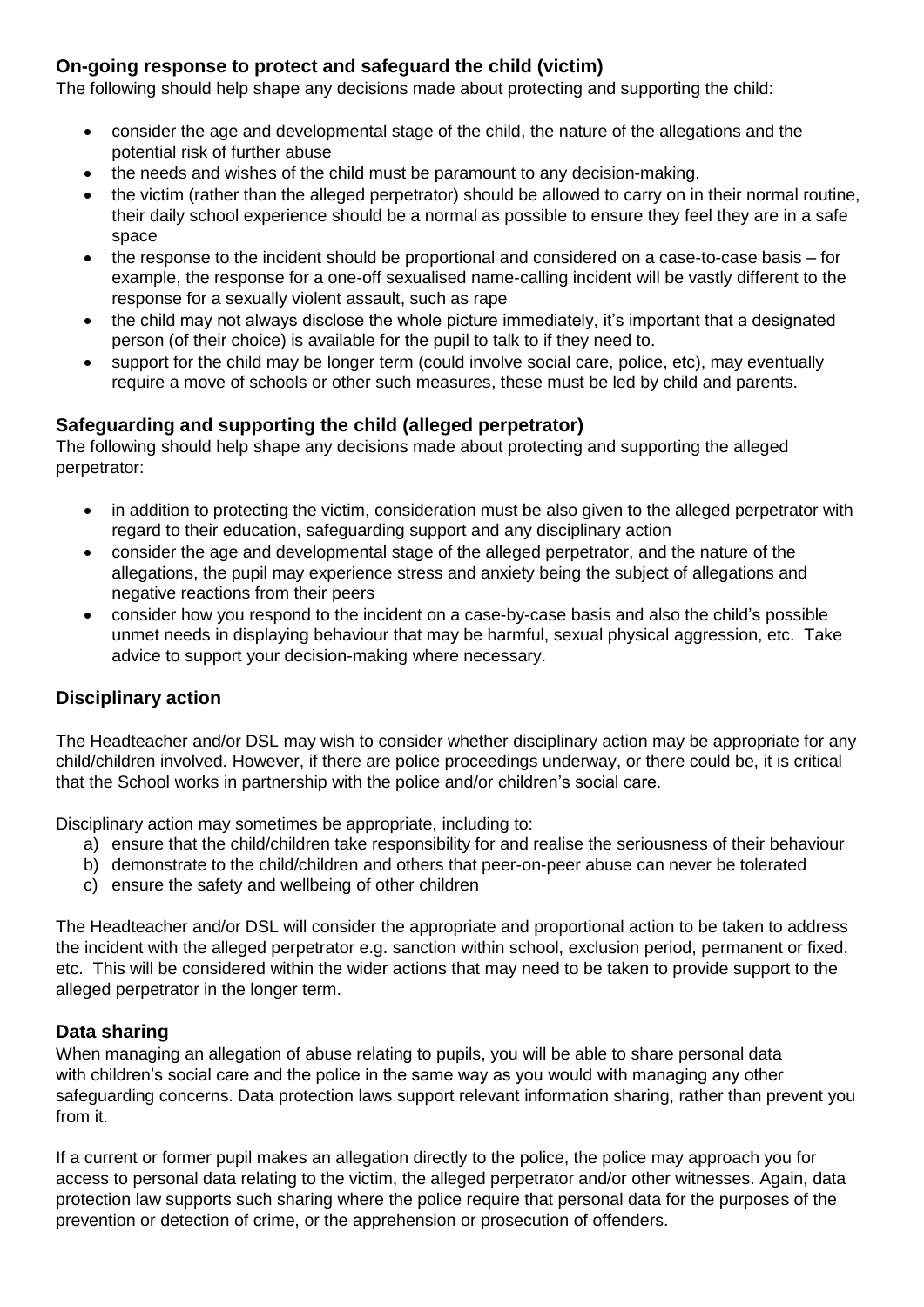The duty remains on school to share appropriately and good practice dictates that, unless the individuals have provided consent for their personal data to be shared with the police, school should ask the police to complete a disclosure form to set out what information they need and why (see Appendix 1).

# **A preventative approach**

It is important that pupils in all JMAT schools are aware of who they can talk to in school in the event of a peer on peer abuse incident, or any worries and concerns they have. This includes understanding when the information will be shared with others, and what will happen next. Children are taught how to raise concerns and make a report, including concerns about their friends or peers. They will also be taught about how spreading rumours and gossip (both in person and online) can exacerbate the situation and add to the distress of the victim. Pupils will be empowered to support each other as part of the response to a peer on peer incident, no matter the severity or perceived level.

In order to prevent peer-on-peer abuse and address the wider societal factors that can influence behaviour, the school will educate pupils (age appropriately) about abuse, its forms and the importance of discussing any concerns and respecting others through the curriculum, assemblies and PSHE lessons.

The JMAT actively supports healthy and positive relationships, gender equality and the acceptance of difference. Its schools will ensure that pupils are taught about safeguarding, including online safety, as part of a broad and balanced curriculum in PSHE lessons, Relationships Education, RSE and Health Education and group sessions. Such content will be age and stage of development specific, and tackle issues such as the following:

- Healthy relationships
- Respectful behaviour
- Gender roles, stereotyping and equality
- Body confidence and self-esteem
- Prejudiced behaviour
- That sexual violence and sexual harassment is always wrong
- Addressing cultures of sexual harassment

It is important that pupils and staff feel able to challenge a range of behaviours and language that may promote peer on peer abuse, such as that classed as 'banter' and 'part of growing up'. It also includes language that could be interpreted as 'victim or perpetrator blame'.

# **Monitoring, Evaluation and Policy review**

The policy will be promoted and implemented throughout the JMAT schools.

This policy will be assessed for its implementation and effectiveness **annually** by the **DSL**.

The scheduled review date for this policy is **September 2022.**